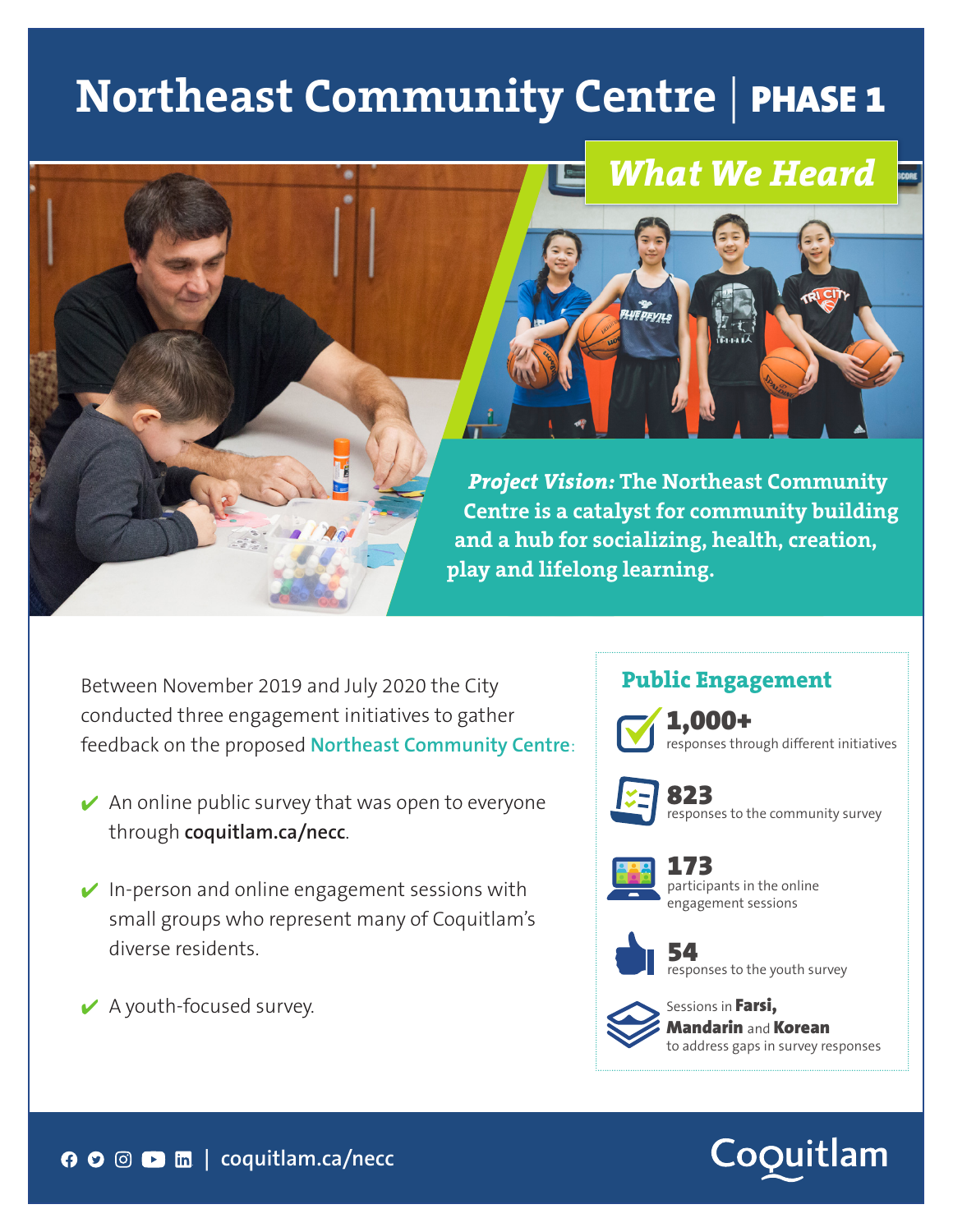# **Community Survey**

*823 people participated in the survey*



#### **Who Did We Hear From?**

*71% of non Coquitlam residing participants were from Port Coquitlam.*



#### **Age Range**

Nearly 70% of respondents were between 35 and 54, with 5% 24 and under and 4% 65 or older, which aligns closely with 2016 Census data. **5%**



### **Which community facilities and amenities do you currently use?**



#### **NECC Amenity Projected Use**

Please indicate the likeliness that someone in your household would utilize the following amenities *(Overall Responses)*

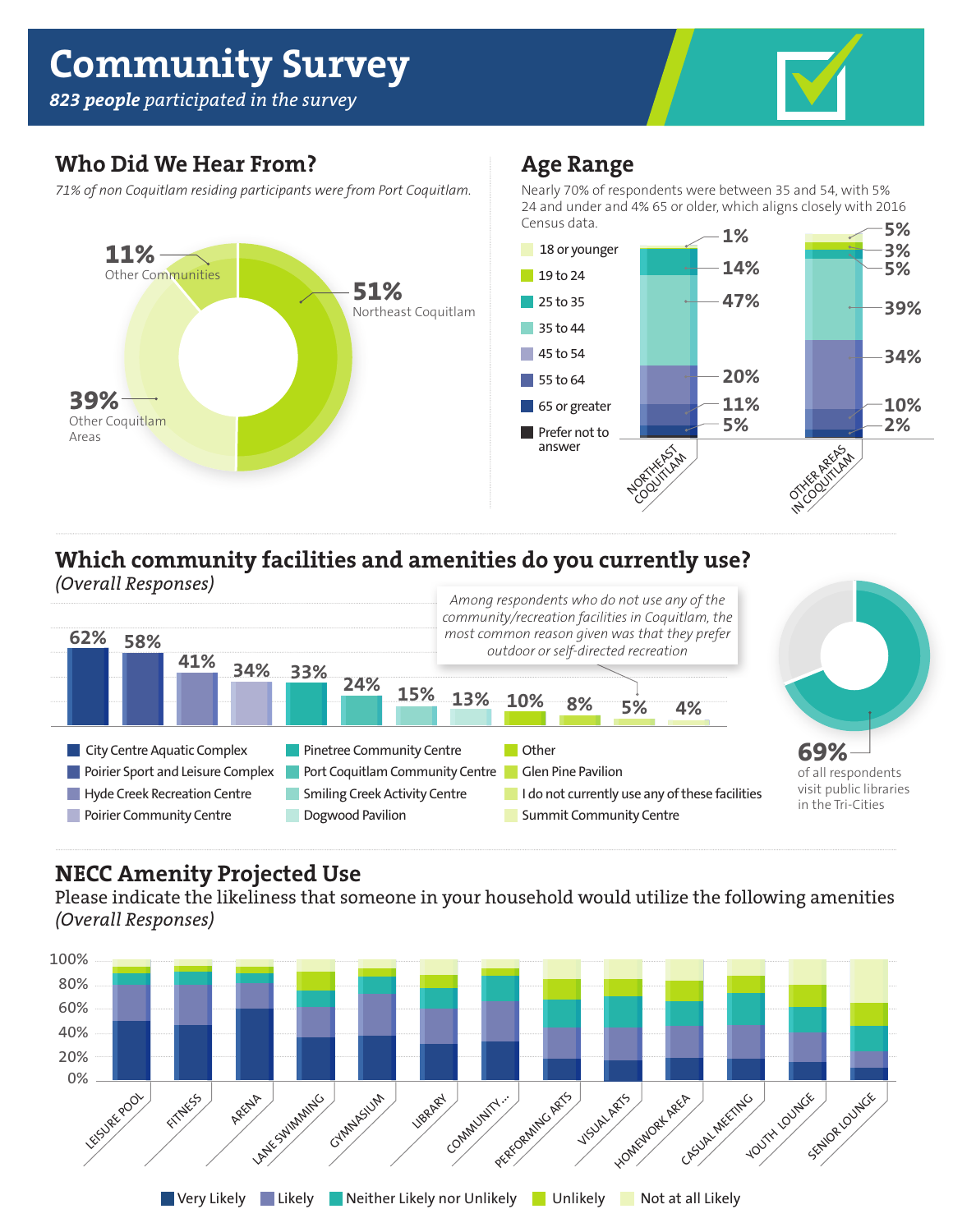

Discussions, wants and needs tended towards three broad themes that relate to the project vision: **Sense of Community, Amenities,** and **Design**.

#### **Sense of Community**

We heard that Northeast Coquitlam needs a Community Centre in a very literal way. A centre for community members to gather with each other. A centre that attracts people to it, that makes everyone feel welcome and that is seen by residents as their hub. Every group mentioned a desire for communal space that could be used for programmed activities or for casual interactions.

**"We need ways to get people together and encourage them to interact with each other."**

 **"Celebration space for all types of celebrations and have flexibility"**

**"Flexible space, indoor/outdoor blending that would allow people to access services and outdoor programming as well."**

**"Facility should help people have a sense of belonging. It should be welcoming to different cultures and all people."**

#### **Amenities**

Participants had a lot to say about what kind of activities they would like to be able to do at the community centre, as well as what they would like to see for others. In addition to the casual gathering areas highlighted above, the groups provided insight into what would be most important at the Northeast Community Centre:



**Showcasing the views and surrounding mountains**

**Hiking/walking trails**

**Blending the recreation centre in with the natural surroundings**

**Mountain biking/ biking trails**

**Accessible to all forms of transportation and providing sufficient and secure bicycle and vehicle parking**